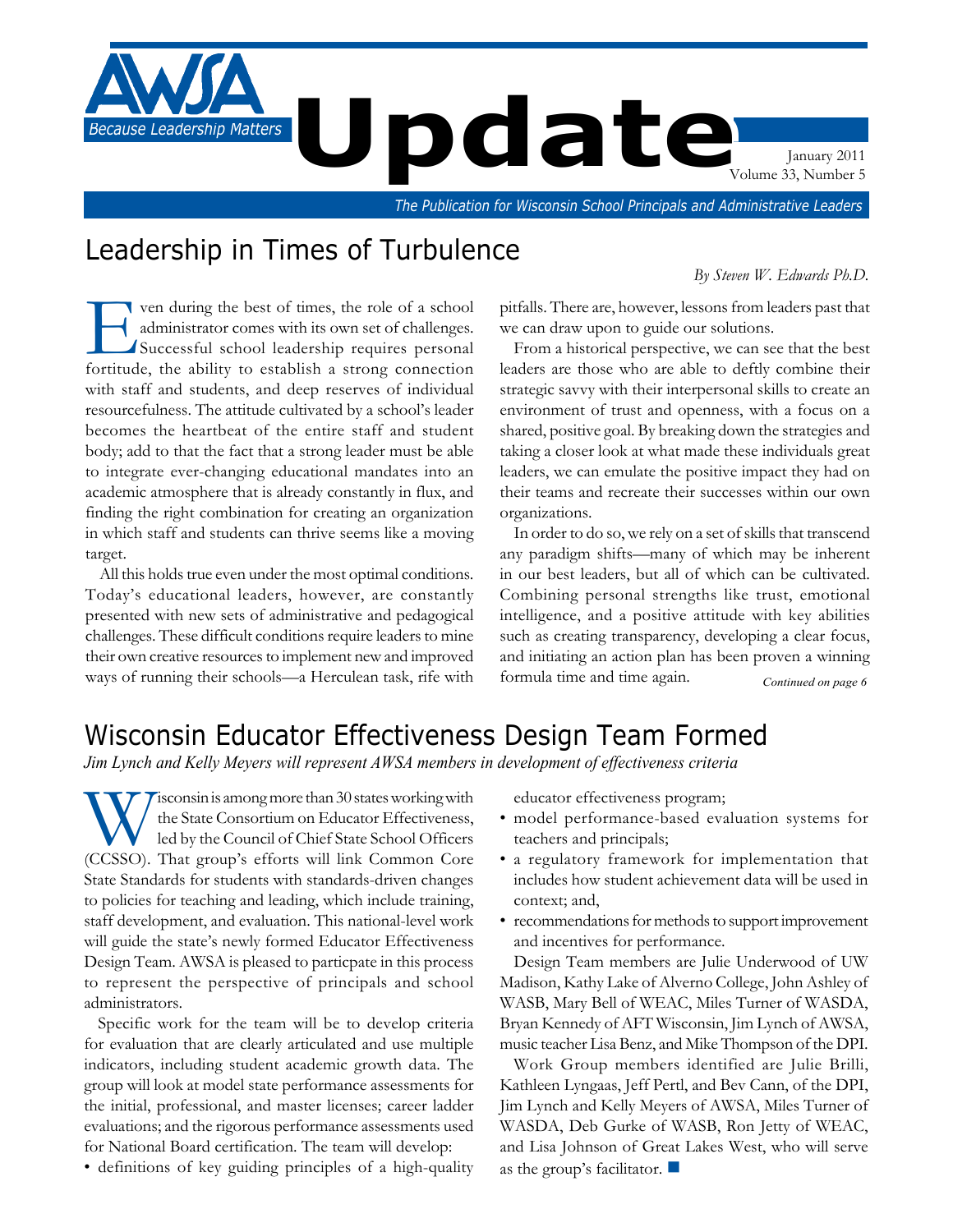# feature article

*Continued from page 1*

### **Trust**

Remember the time on your staff retreat when you had to stand atop a picnic table and fall backward into the arms of your coworkers? Or, maybe you went rock climbing and took turns belaying each other down the face of a cliff. Why does every group-bonding exercise include an activity that requires members of the group to put their personal safety in the hands of the other members of the group? Because without trust, the dynamics of a group have no foundation. Schools are no exception: In schools where faculty and staff don't trust the administration, a toxic culture develops where individuals are unwilling to share ideas, question decisions or discuss practices that could potentially benefit their peers, the school and the students.

Particularly during times of turbulence, faculty and staff look to the school's leader to embody the integrity that instills confidence. In the book The Leadership Challenge (2008), Kouzes and Posner suggest that honesty is the most admired quality of a leader. Honesty and trust go hand in hand; leaders who are not perceived to be honest are surely not viewed as trustworthy. Dennis and Michelle Reina, founders of the Reina Trust Building Institute, qualify trust as an exchange between two or more individuals: trust must be given in order to get trust in return.

They posit that trust must be practiced every day in order to cultivate the basis of trust necessary to survive and excel during even the most difficult of times.

Leaders who command great trust from their teams embody three elements of trust: contractual trust, communication trust and competence trust (Ambler, 2008). Contractual trust refers to the expectations and boundaries that are established within the organization. This occurs when there is a mutual understanding that parties will follow through and do what they say they will do. Communication trust refers to the content and the context of information exchange—do I believe what this person is telling me? Do I trust that he knows what he's talking about? Can we speak to each other freely and honestly? Competence trust is the belief among a team that its leaders have the skills and ability to lead the organization to achieving its vision. In turn, leaders who exhibit high levels of competence trust engage their stakeholders in the decision-making process, and also have the confidence (and trust) in the talents of team members to make good decisions and to handle increasing levels of responsibility and leadership. Competence trust provides opportunities

for individuals and groups to develop professionally. In turbulent times, trust becomes the single most critical factor to allow an educational leader to navigate his team successfully.

## **Emotional Intelligence**

As leaders, we strive for a combination of these three elements in order for trust to flourish in our organizations, but it's also essential for a strong leader to possess the emotional intelligence to relate effectively to his team. While the idea of "emotional intelligence" has been quantified in different ways throughout recent years, we use the term here in reference to the capacity to understand and control one's own emotions, as well as the ability to

> recognize and respond to the emotions of others.

When we understand our emotions, we can manage interpersonal relationships more effectively and in turn elevate our staff members to their highest potentials. A nice by-product of successfully managing our emotions is that it instills confidence in our teams and, in turn, builds trust. For example, in the book Team of Rivals by Doris Kearns Goodwin, the author addresses how Abraham Lincoln masterfully managed his own emotions as well as the emotions of his

cabinet members, several of whom he appointed to his cabinet after they had lost to him in the election. While many initially regarded this decision as foolish, Lincoln was able to recognize and harness the strengths of his opponents in a way that served the nation well during a time of tremendous upheaval. Lincoln employed what Goodwin identifies as empathy, humor, magnanimity, generosity of spirit, perspective, self-control and sense of balance in order to master his own emotions and the emotions of his administration to create a team working toward a common goal.

In present-day research, Daniel Goleman identifies many of the same elements Lincoln possessed nearly 150 years ago as being crucial in the development of emotional intelligence, including self-awareness, self-regulation, motivation, empathy, and social skills. The skills exhibited by Lincoln directly overlap with the elements of emotional intelligence identified by Goleman in 2005. Effective employment of these traits have stood the test of time and can be relied upon by any school administrator who wants to fortify his organization while navigating the ups and downs of education reform.

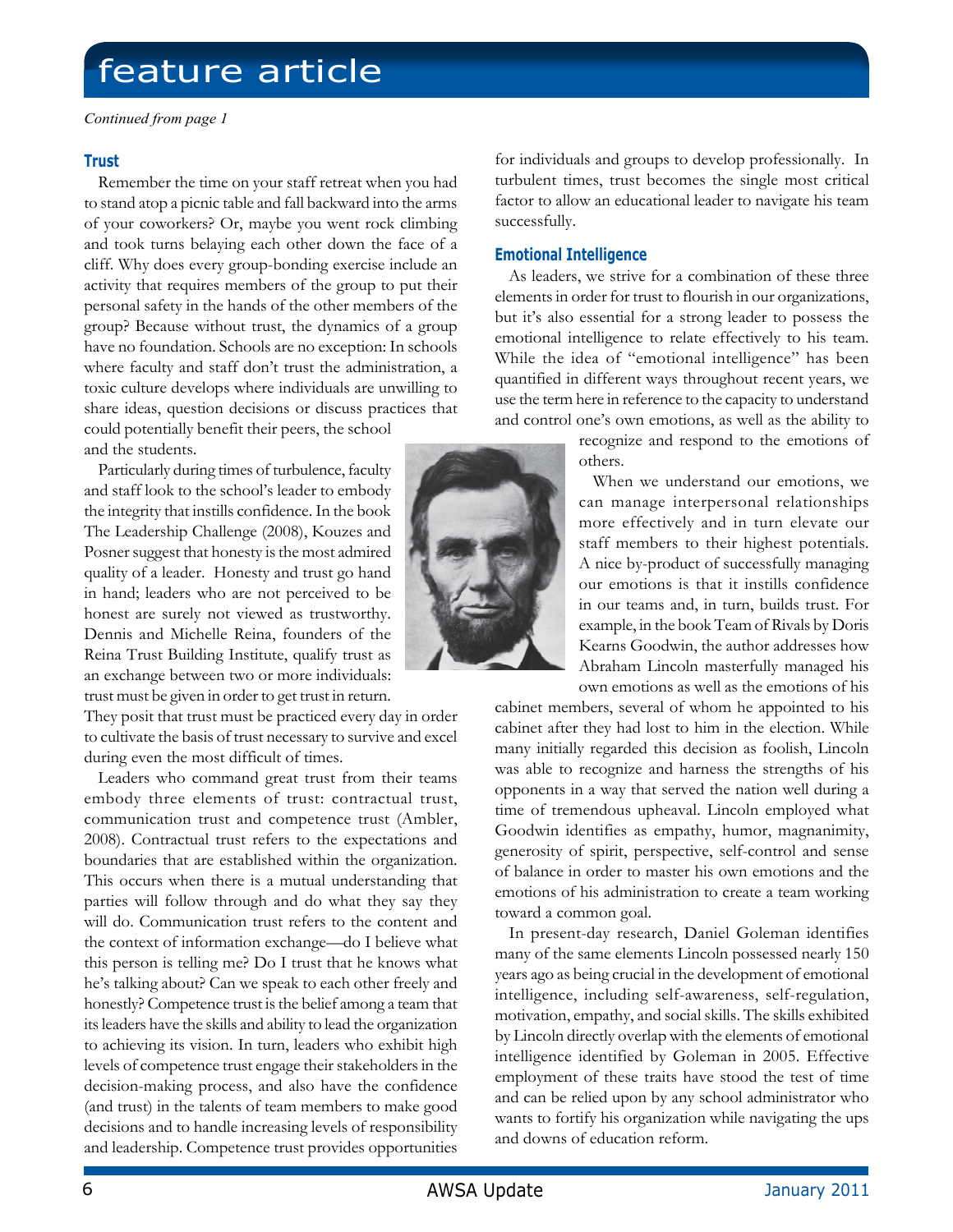# feature article



#### **Transparency**

Just as a trusted leader whose emotions are in check is a valuable asset to any team, it is particularly important to foster transparency within an organization, especially during turbulent times, when information can become muddled with shades of fear and doubt. What happens in times of strife when people receive only the bare minimum of information? It becomes all too tempting to fill in the blanks with worst-case scenarios of their own creation. Transparency in this context refers to the leader's ability to keep stakeholders fully informed at all times.

Even if the information is painful or unpopular—or when there's no information to share—transparency is critical, as it contributes to building trust and keeps lines of communication open. In his book Leadership, former New York Mayor Rudy Giuliani emphasizes the importance of transparent communication during challenging times. After the September 11 terrorist attacks, Giuliani immediately worked to convey all relevant information to the citizens of New York City as well as the rest of the world, quelling any opportunities for fear and uncertainty to turn into further panic. His skills at communicating and the level of transparency he exhibited defined his leadership and unified his city.

#### **Focus**

A culture of transparency is also essential for establishing and communicating a focus, or a vision, for your organization. A strong leader needs to have a clear picture of where his organization is heading.

How can we, as administrators, establish our focus? We need to take an inventory of our core beliefs—taking into account purpose, ethics, and community-wide benefits and align them with our priorities. Once we've cemented this focus, it's essential to be able to communicate the vision to all members of our team so that it can become their focus, too. Having an agreed-upon set of core beliefs and a well defined shared vision will help the school stay on-track during difficult times, when it can be tempting to

look for a quick fix that ultimately may not serve our goals.

In his article "Leadership Techniques," Ed Sykes defines vision as the ability to see your team not only for what they can do now, but also for what they can become, and then to paint the picture for them. A strong leader, Sykes suggests, will consistently remind his team of this vision, using that focus as a touchstone as he coaches team members toward that goal. Lincoln envisioned a country without slavery; Martin Luther King envisioned a nation of equality, achieved through peace; Giuliani envisioned a safe New York City. Close your eyes: What do you envision for your school? Now, how do you get there?

### **A Plan of Action**

Once our focus is cemented, it's essential to formulate a definite but flexible plan of action to achieve that end. Keep that focus, as a tandem point to each step of your plan and you won't lose sight of the big picture. Include strategies for both optimal and sub-optimal conditions preferably formulated before that difficult time is upon you. The plan needs to link to the organization's core beliefs and shared vision while it clearly negotiates the challenges the organization is facing. Dealing in reality is essential; identifying both current and potential conditions will allow the leader to work with his faculty and staff to develop a plan to move forward.

Organizational consultant Warren Bennis suggests that during difficult times, your first step should be to conduct an environmental scan to assess what parts of your plan are working and what are not. This will reveal where energy and resources need to be prioritized and what can be abandoned. Consider conducting a "SWOT" analysis: assess your school's Strengths, Weaknesses, Opportunities and Threats. And leaders need not make these assessments alone. Conducting a SWOT analysis with the faculty and staff accomplishes several things: First and foremost, it engages multiple stakeholders in assessing the current situation and taking ownership in drawing up and achieving a solution. Individuals and groups of stakeholders become part of the process, and in turn rise to greater levels of commitment. While completing this analysis, it is important to examine relevant data as well. Overlaying the data with the results of the SWOT analysis will provide a more complete picture and allow teams to make better-informed decisions.

In his book Seven Habits of Highly Effective People, Stephen Covey describes how we might also use his "Circles of Influence" in order to further build on our action plan. He creates a diagram comprising three elements: conditions and factors that are within the